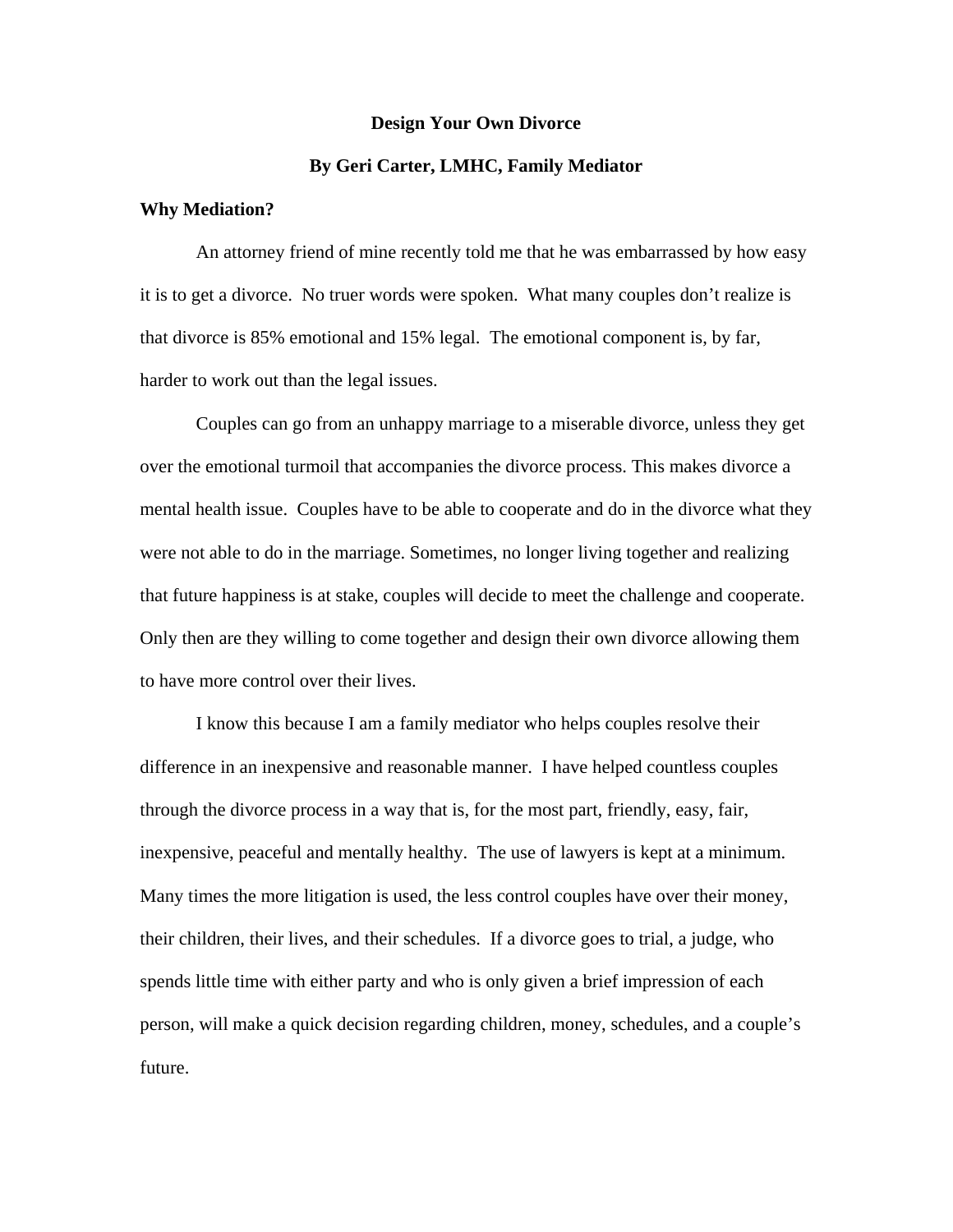Smart couples understand this, and will make a commitment to work on the emotional component of the divorce before or during the mediation process. This means that the person who decided to leave needs to work through the guilt and anxiety associated with leaving a marriage. At the same time, the person who was left has the psychological work of removing his or her partner from the quality world and getting over the anger, hurt, and bruised ego of being left. Most of all, the couple has to resolve to longer fight and no longer wish to win. In short, they need to free each other and give up trying to control the other person. Instead they need to cooperate and come up with a solution that allows them to live happy lives. For couples like these, peaceful mediation is the only logical choice.

#### **What is the cost of mediation?**

Mediation is a drastically less expensive way to divorce than using a traditional lawyer. Costhelper.com says that the average cost of a contested divorce (where both parties are highly emotional and hire attorneys to duke it out) could easily cost \$50,000 or more. An uncontested divorce (where one attorney is involved) could still cost up to \$25,000. In a contested divorce no one wins, or ever leaves the courtroom feeling like the process was fair. And this is correct: It is not fair. One attorney, after the trial was over (not before) said, "you are naïve to think that there is justice in the legal process (family law), there is no justice." Thinking that one is going to win, get even, or make the other person pay, leads to a life of misery and expensive legal fees.

Instead, when mediation is used, one needs to have the attitude of cutting his or her losses, giving the other party a way out—both emotionally and financially--and doing what is necessary to start a new life. The average cost of my mediation is \$1,500.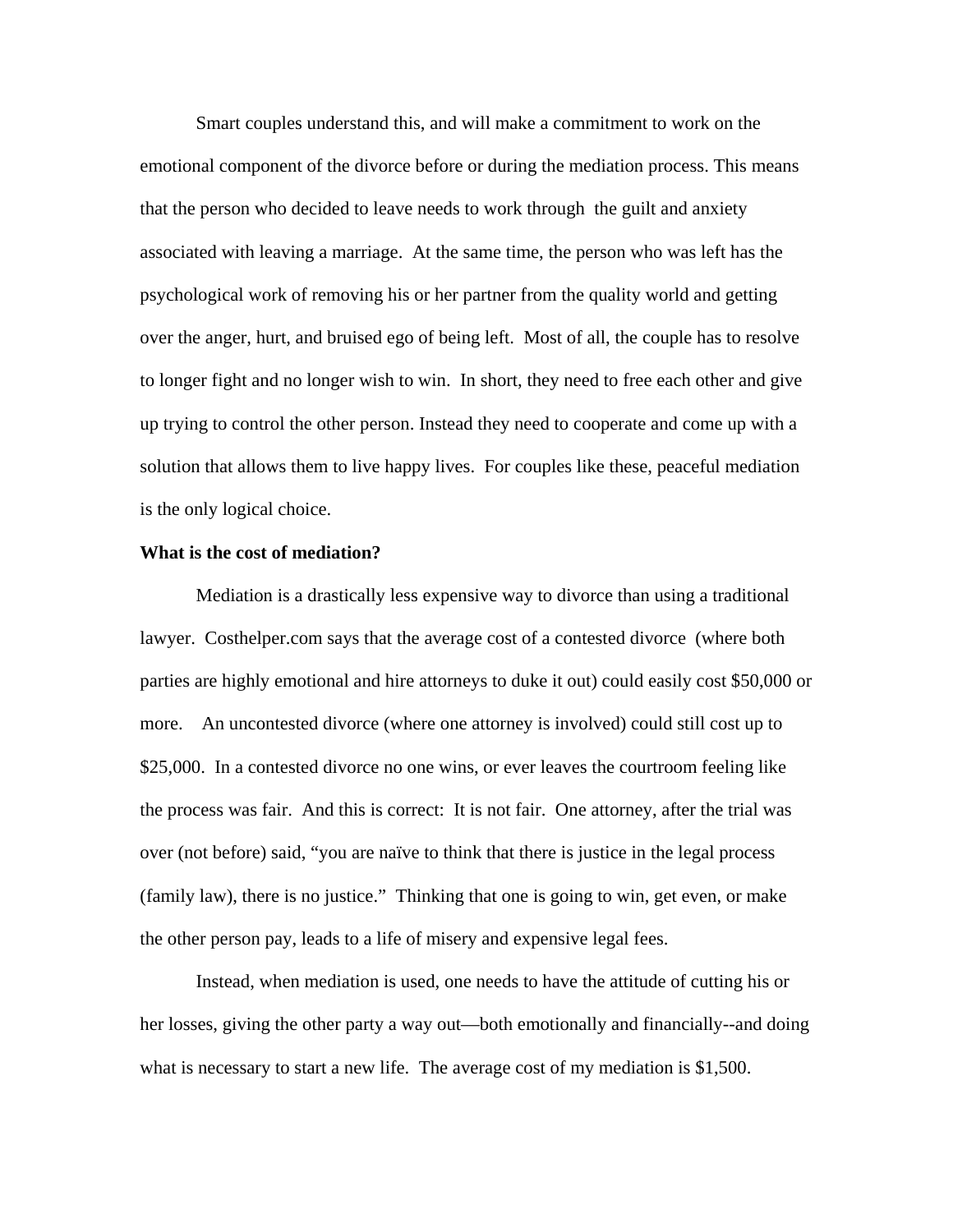# **What is The Process?**

 First, a couple usually hears about my service word of mouth from past clients who have been through the mediation process or from a referral from another therapist who has often coached and taught the couple to give up bitterness and resentment and to move into acceptance and cooperation.

 Second, the couple meets for a consult, and the mediation process is fully explained. I help them to see that they have the freedom to "design their own divorce" within reason and, of course, within a few legal restraints. What the state of Florida requires is simple: the parties must be residents of Florida for at least 6 months before filing the petition, a marital separation agreement must be designed and signed, and financial affidavits (which I supply) must be completed. Additionally, if children are involved, a solid parenting plan must be designed, a child support calculation will be done and both parties must participate in a court approved parenting class. That is the 15% legal part. It really is that easy.

 Third, the couple starts hashing out the details of their divorce. No two mediated divorces look the same. It really is up to the couple on how they want to split their financial assets and debts and how they want to handle the children.

Negotiating the emotional component of the divorce s is the trickiest part of the mediation, and is two fold. First, it is to make sure that the couple practices good mental health. This means that while they are in the process of going their separate ways, they quit trying to control the other. This requires them to be respectful in negotiating the details with me. Some of my ground rules are no criticizing, blaming, bringing up the past (Florida is a 50/50 no-fault state, it doesn't matter what went on in the marriage) no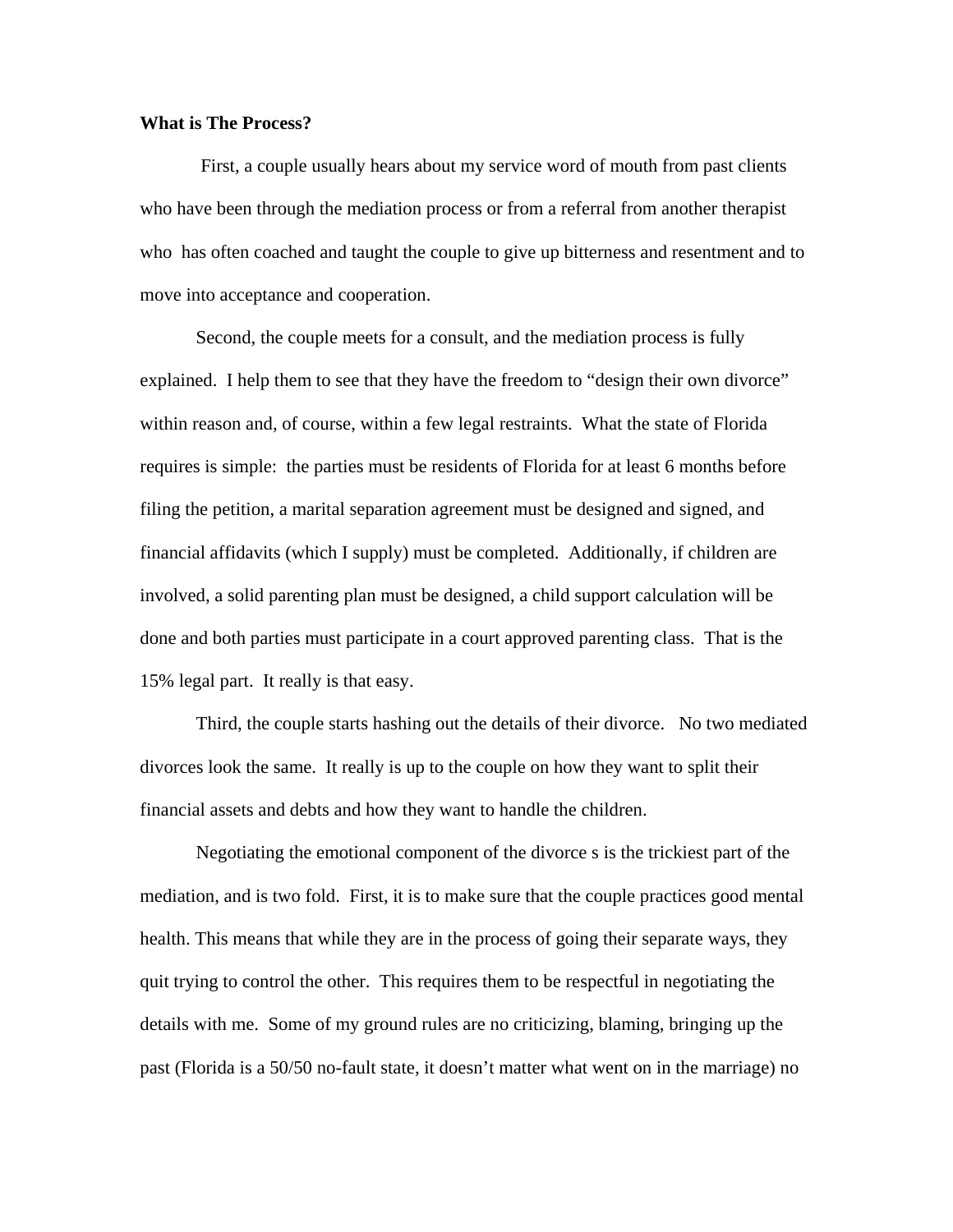name calling or yelling. If the couple can't do this, then I'll split them up (called caucus), so they can take a time out from each other. **If they find that they cannot sit down and work out the details of their divorce, then what they want is a good fight.** In that case, they can still hire an attorney. The ironic thing is that they will still have to mediate, even with attorneys, but they will be paying each attorney as well as the attorney mediator. For low-end attorneys this would cost around \$700.00 an hour. Note, this is per hour!

The other part of the mediation is to make sure that each party is heard and the process is fair. I am especially tuned into the quiet party, making sure that their desires are aired.

Once the details of the divorce are decided, the typing of the documents begins. This process takes one to two hours depending on the size of the agreement. Mediations including minor children take longer because there are naturally more details to attend to when we are dealing with the very real human lives of children. Also, more prosperous clients' divorces take longer to type because of the greater number of assets such as real estate, stocks, IRA's, and "toys".

When the typing is completed, the couple returns to the office to go over it with a fine-toothed comb. We read it word for word, making sure that what is written is what both parties expressed during the "hashing out of the details". If both parties are in agreement, then they sign, and the document becomes a legal and binding contract. If one of the parties is not in agreement, we renegotiate until there is satisfaction. No one signs anything they don't agree with, and nothing is final and legal until the separation agreement is signed.